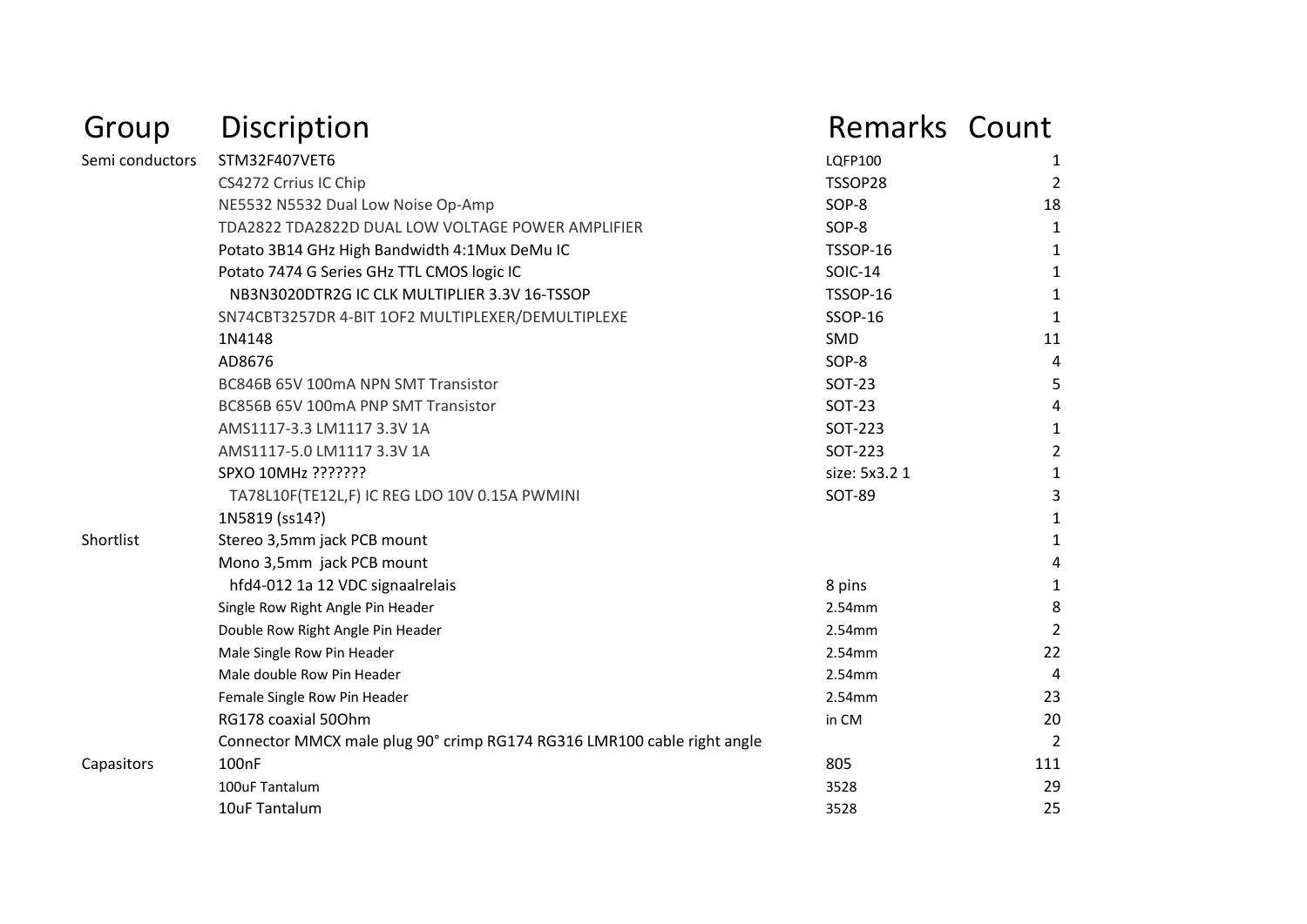|           | 22uF Tantalum                                        | 3528 | 26               |
|-----------|------------------------------------------------------|------|------------------|
|           | 47uF Tantalum                                        | 3528 | 10               |
|           | 100uF Tantalum 16V                                   | 7343 | $\overline{2}$   |
|           | 33uF Tantalum                                        | 3528 | 11               |
|           | 22nF                                                 | 1206 | $\overline{7}$   |
|           | 10nF                                                 | 805  | 4                |
|           | 1nF                                                  | 805  | $\boldsymbol{7}$ |
|           | 2n7                                                  | 805  | 6                |
|           | 180p                                                 | 805  | $\overline{2}$   |
|           | 100p                                                 | 805  | $\boldsymbol{6}$ |
|           | 470p                                                 | 805  | 20               |
|           | 330n                                                 | 805  | $\overline{2}$   |
|           | 2n2                                                  | 805  | $\boldsymbol{6}$ |
|           | 1n2                                                  | 805  | $\bf 8$          |
|           | 680n                                                 | 805  | $\overline{2}$   |
|           | 3n3                                                  | 805  | $\overline{2}$   |
|           | 1n5                                                  | 805  | 3                |
|           | 6n8                                                  | 805  | $\boldsymbol{6}$ |
|           | 33n                                                  | 805  | $\overline{2}$   |
|           | 1n8                                                  | 805  | $\overline{2}$   |
|           | 14n                                                  | 805  | $\overline{2}$   |
|           | 180 <sub>n</sub>                                     | 805  | $\mathbf{1}$     |
|           | 820p                                                 | 805  | $\overline{2}$   |
|           | 3n9                                                  | 805  | $\overline{2}$   |
| Resistors | 502 5K OHM TRIMPOT TRIMMER POTENTIOMETER 3006P 3006  | THD  | 5                |
|           | 101 100 OHM TRIMPOT TRIMMER POTENTIOMETER 3006P 3006 | THD  | $\mathbf{1}$     |
|           | TC4-1T+ 50ohm 4:1 RF Transformers SMT 0.5-300MHz     |      | $\mathbf{1}$     |
|           | 100R                                                 | 805  | $\boldsymbol{6}$ |
|           | ${\sf OR}$                                           | 805  | 3                |
|           | 1 <sup>k</sup>                                       | 805  | 25               |
|           | 33R                                                  | 805  | 8                |
|           | 10K                                                  | 805  | 25               |
|           | <b>20K</b>                                           | 805  | 4                |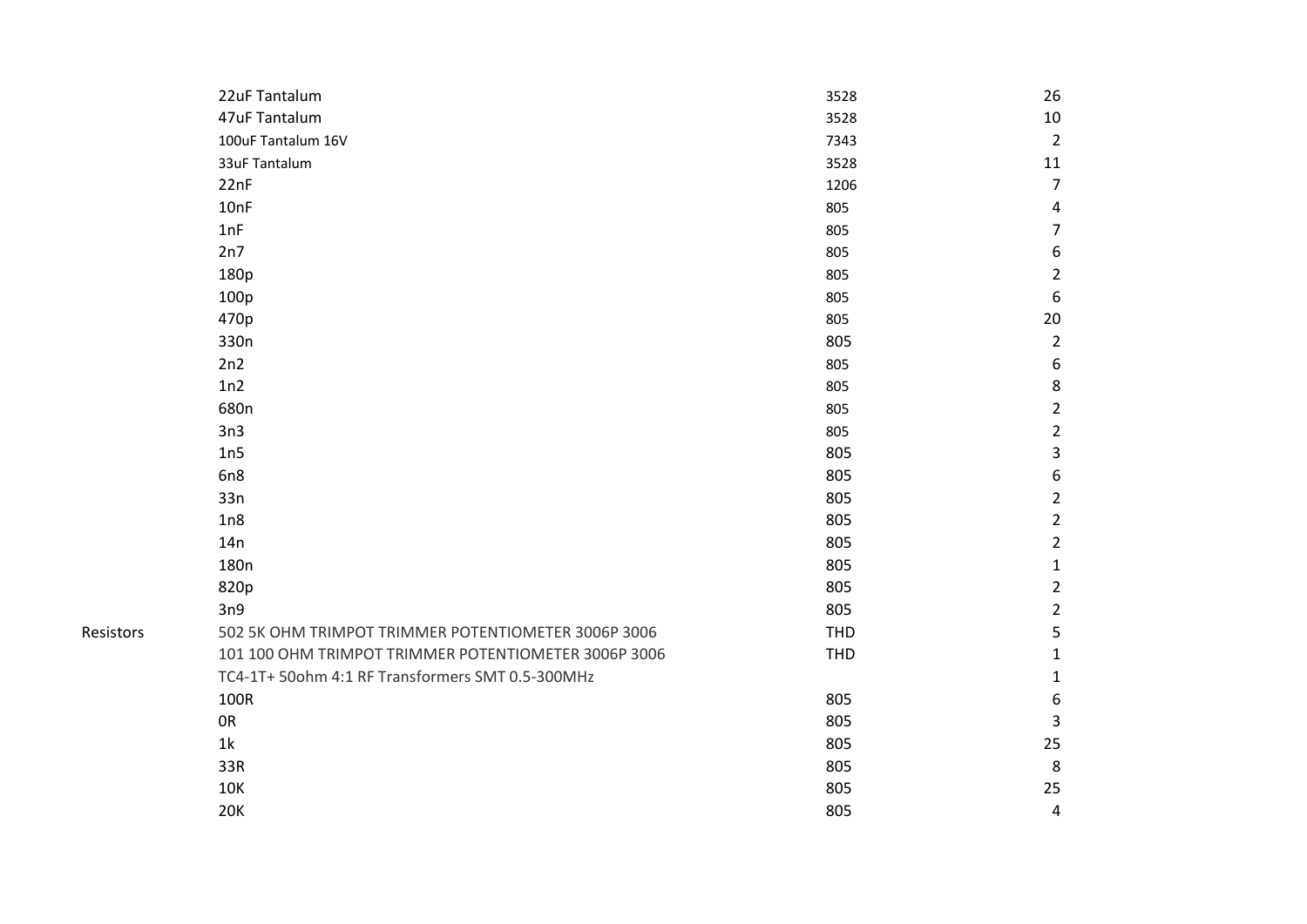| 22K  | 805 | $\overline{2}$           |
|------|-----|--------------------------|
| 2K2  | 805 | $\overline{\mathbf{r}}$  |
| 51R  | 805 | $\mathbf 1$              |
| 4K3  | 805 | 3                        |
| 150R | 805 | $\mathbf{1}$             |
| 4K7  | 805 | $\mathbf 1$              |
| 56R  | 805 | $\overline{\mathbf{r}}$  |
| 3K3  | 805 | $\mathbf 1$              |
| 47K  | 805 | 8                        |
| 560R | 805 | 6                        |
| 1K8  | 805 | $\overline{\mathcal{I}}$ |
| 1k33 | 805 | 4                        |
| 24k  | 805 | $\overline{\mathbf{c}}$  |
| 100k | 805 | 9                        |
| 620R | 805 | 17                       |
| 12k  | 805 | $\mathbf 2$              |
| 3k3  | 805 | 8                        |
| 91R  | 805 | $\bf 8$                  |
| 750R | 805 | $\overline{\mathbf{r}}$  |
| 220R | 805 | $\mathbf 1$              |
| 22R  | 805 | $\overline{\mathbf{c}}$  |
| 150R | 805 | $\mathbf 1$              |
| 470R | 805 | $\mathbf 1$              |
| 36K  | 805 | 4                        |
| 4R7  | 805 | $\overline{\mathbf{c}}$  |
| 2k4  | 805 | 4                        |
| 1k5  | 805 | 5                        |
| 4k99 | 805 | 4                        |
| 4k3  | 805 | $\overline{\mathbf{c}}$  |
| 820R | 805 | $\mathbf 1$              |
| 1k3  | 805 | $\overline{\mathbf{c}}$  |
| 11k  | 805 | $\overline{\mathbf{c}}$  |
| 3k6  | 805 | $\overline{2}$           |